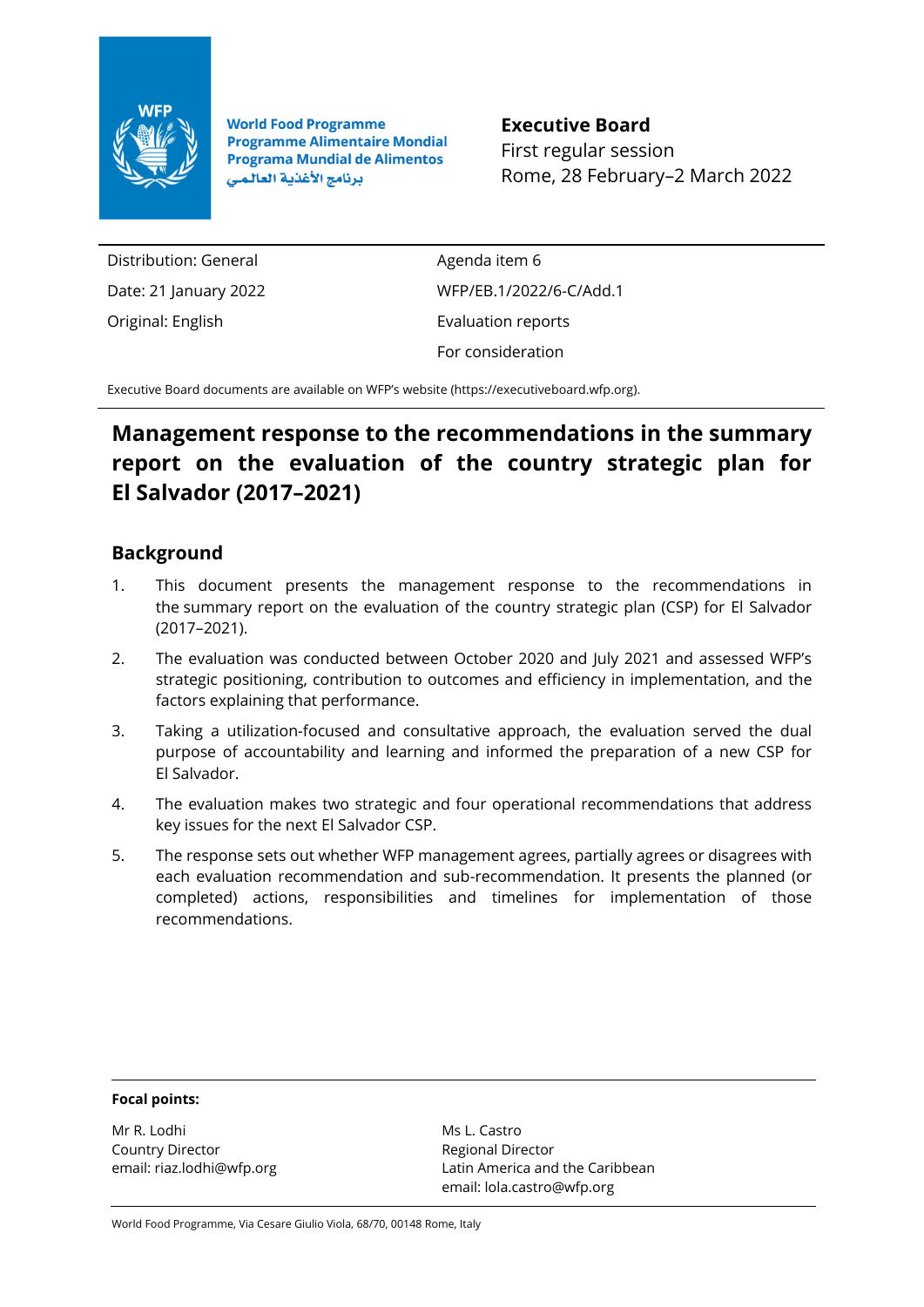| MANAGEMENT RESPONSE TO THE RECOMMENDATIONS IN THE SUMMARY REPORT ON THE EVALUATION<br>OF THE COUNTRY STRATEGIC PLAN FOR EL SALVADOR (2017-2021)                                                                                                                                                                                                                                                                                 |                                                                                                                                                     |                               |                                                                                                                                                                                                                                                                                                                                                                                                      |                                                                                                                                                                                              |                    |  |  |  |
|---------------------------------------------------------------------------------------------------------------------------------------------------------------------------------------------------------------------------------------------------------------------------------------------------------------------------------------------------------------------------------------------------------------------------------|-----------------------------------------------------------------------------------------------------------------------------------------------------|-------------------------------|------------------------------------------------------------------------------------------------------------------------------------------------------------------------------------------------------------------------------------------------------------------------------------------------------------------------------------------------------------------------------------------------------|----------------------------------------------------------------------------------------------------------------------------------------------------------------------------------------------|--------------------|--|--|--|
| <b>Recommendations and</b><br>sub-recommendations                                                                                                                                                                                                                                                                                                                                                                               | <b>Recommendation and</b><br>sub-recommendation<br>lead (with supporting<br>offices and divisions in<br>brackets)                                   | <b>Management</b><br>response | <b>Actions to be taken</b>                                                                                                                                                                                                                                                                                                                                                                           | <b>Action lead</b><br>(with supporting<br>offices and divisions in<br>brackets)                                                                                                              | Action<br>deadline |  |  |  |
| <b>Priority: High</b><br><b>Overall deadline: December 2022</b><br><b>Recommendation 1: WFP should</b><br>harness its strategic position and<br>reputational capital to position<br>itself as a key development<br>partner in the post-COVID-19<br>reconstruction.                                                                                                                                                              | Country office<br>management                                                                                                                        |                               |                                                                                                                                                                                                                                                                                                                                                                                                      |                                                                                                                                                                                              |                    |  |  |  |
| 1.1 Develop a plan for expanding and<br>consolidating partnerships with<br>high-level political and institutional<br>stakeholders in the country,<br>international cooperation entities and<br>international financial institutions<br>and monitor the plan's<br>implementation with twice-yearly<br>assessments of its continued<br>relevance.<br>(December 2022 and biannual<br>assessments throughout CSP<br>implementation) | Country office partnerships<br>unit (country office<br>communications,<br>programme, operation and<br>research, assessment and<br>monitoring units) | Agreed                        | 1. The partnership action plan is<br>being updated and WFP is<br>engaging with international and<br>national financial institutions,<br>government institutions and<br>international development<br>cooperation entities. Completion<br>of the sub-recommendation will<br>be a goal of the partnership action<br>plan, which will include related<br>key actions and a key<br>performance indicator. | Country office<br>partnerships unit<br>(country office -<br>communications,<br>programme, operation<br>and research,<br>assessment and<br>monitoring units)<br>Regional bureau<br>management | December 2022      |  |  |  |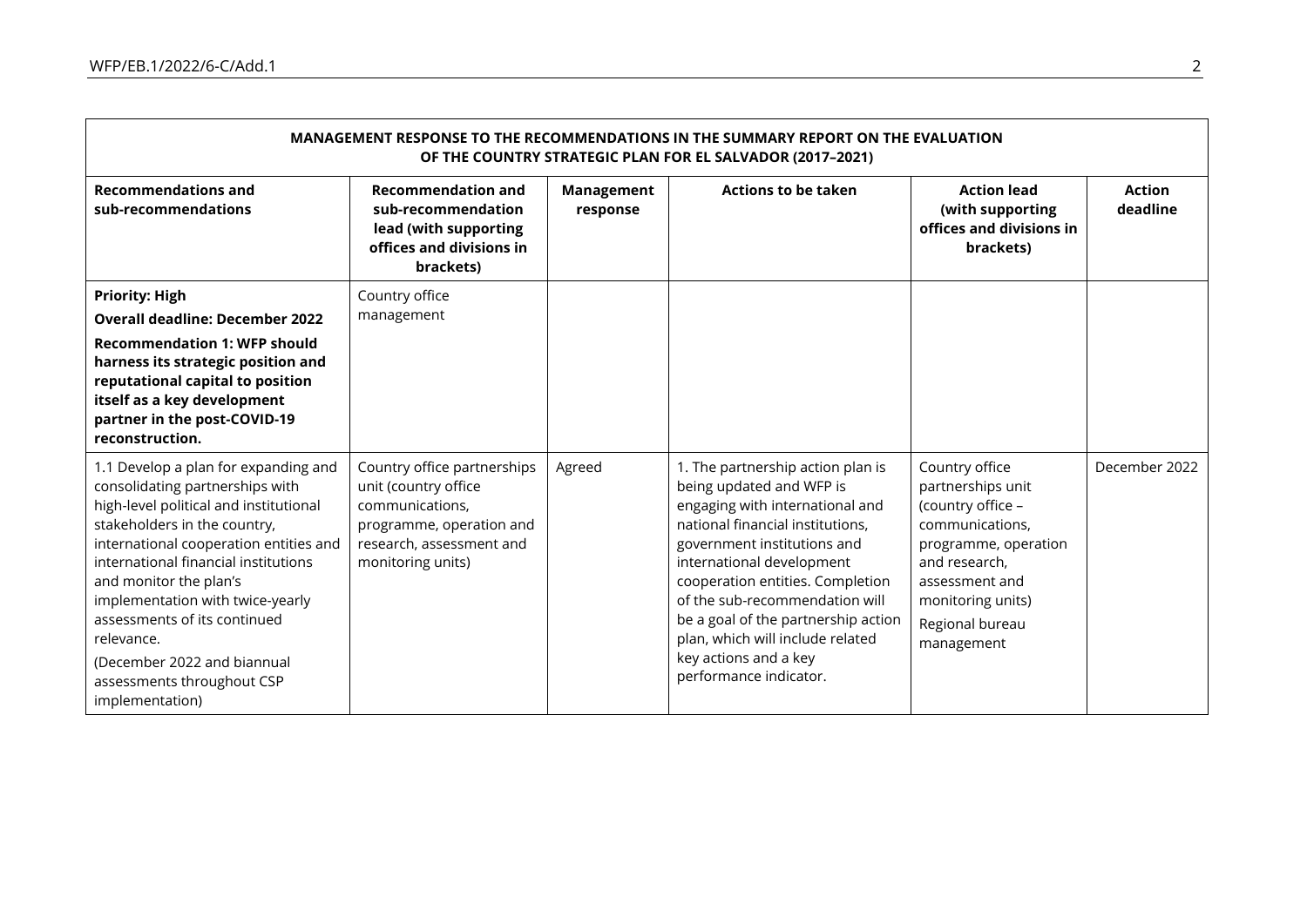| MANAGEMENT RESPONSE TO THE RECOMMENDATIONS IN THE SUMMARY REPORT ON THE EVALUATION<br>OF THE COUNTRY STRATEGIC PLAN FOR EL SALVADOR (2017-2021)                                                                                                                                                                                                                                                                                                         |                                                                                                                                                             |                        |                                                                                                                                                                                                                                                                                                                                                   |                                                                                                                                                                                               |                           |  |  |  |
|---------------------------------------------------------------------------------------------------------------------------------------------------------------------------------------------------------------------------------------------------------------------------------------------------------------------------------------------------------------------------------------------------------------------------------------------------------|-------------------------------------------------------------------------------------------------------------------------------------------------------------|------------------------|---------------------------------------------------------------------------------------------------------------------------------------------------------------------------------------------------------------------------------------------------------------------------------------------------------------------------------------------------|-----------------------------------------------------------------------------------------------------------------------------------------------------------------------------------------------|---------------------------|--|--|--|
| <b>Recommendations and</b><br>sub-recommendations                                                                                                                                                                                                                                                                                                                                                                                                       | <b>Recommendation and</b><br>sub-recommendation<br>lead (with supporting<br>offices and divisions in<br>brackets)                                           | Management<br>response | <b>Actions to be taken</b>                                                                                                                                                                                                                                                                                                                        | <b>Action lead</b><br>(with supporting<br>offices and divisions in<br>brackets)                                                                                                               | <b>Action</b><br>deadline |  |  |  |
| 1.2 Develop a communication<br>strategy focused on WFP's ability to<br>strengthen institutional capacity,<br>aimed at conveying the results<br>achieved for Sustainable<br>Development Goals 2 and 17 and the<br>2030 Agenda for Sustainable<br>Development overall targets under<br>the country strategic plan for<br>2017-2021, and other WFP assets,<br>such as its global recognition as the<br>2020 Nobel Peace Prize laureate.<br>(December 2022) | Country office<br>communications unit<br>(country office<br>partnerships, programme,<br>operation and research,<br>assessment and monitoring<br>units)      | Agreed                 | 2. The communication strategy<br>will be updated and aligned with<br>the objectives of the partnership<br>action plan and programme goals<br>in order to show WFP's track<br>record in achieving high-level<br>results and recognition. The<br>communication strategy will<br>define results, activities, target<br>audiences, metrics and costs. | Country office -<br>partnerships unit<br>(country office-<br>communications,<br>programme, operation<br>and research,<br>assessment and<br>monitoring units)                                  | December 2022             |  |  |  |
| 1.3 Together with the regional<br>bureau, establish a dialogue with<br>international financial institutions to<br>promote projects in the Central<br>American subregion and South-South<br>cooperation projects.<br>(December 2022)                                                                                                                                                                                                                     | Country office partnerships<br>unit (country office<br>programme and operation<br>units, regional bureau<br>South-South cooperation<br>and programme units) | Agreed                 | 3. The partnership action plan will<br>be updated and completion of the<br>sub-recommendation will be a<br>goal of the updated plan, which<br>will include related key actions<br>and key performance indicators.                                                                                                                                 | Country office -<br>communications unit<br>(country office<br>partnerships,<br>programme, operation<br>and research,<br>assessment and<br>monitoring units,<br>regional bureau<br>management) | December 2022             |  |  |  |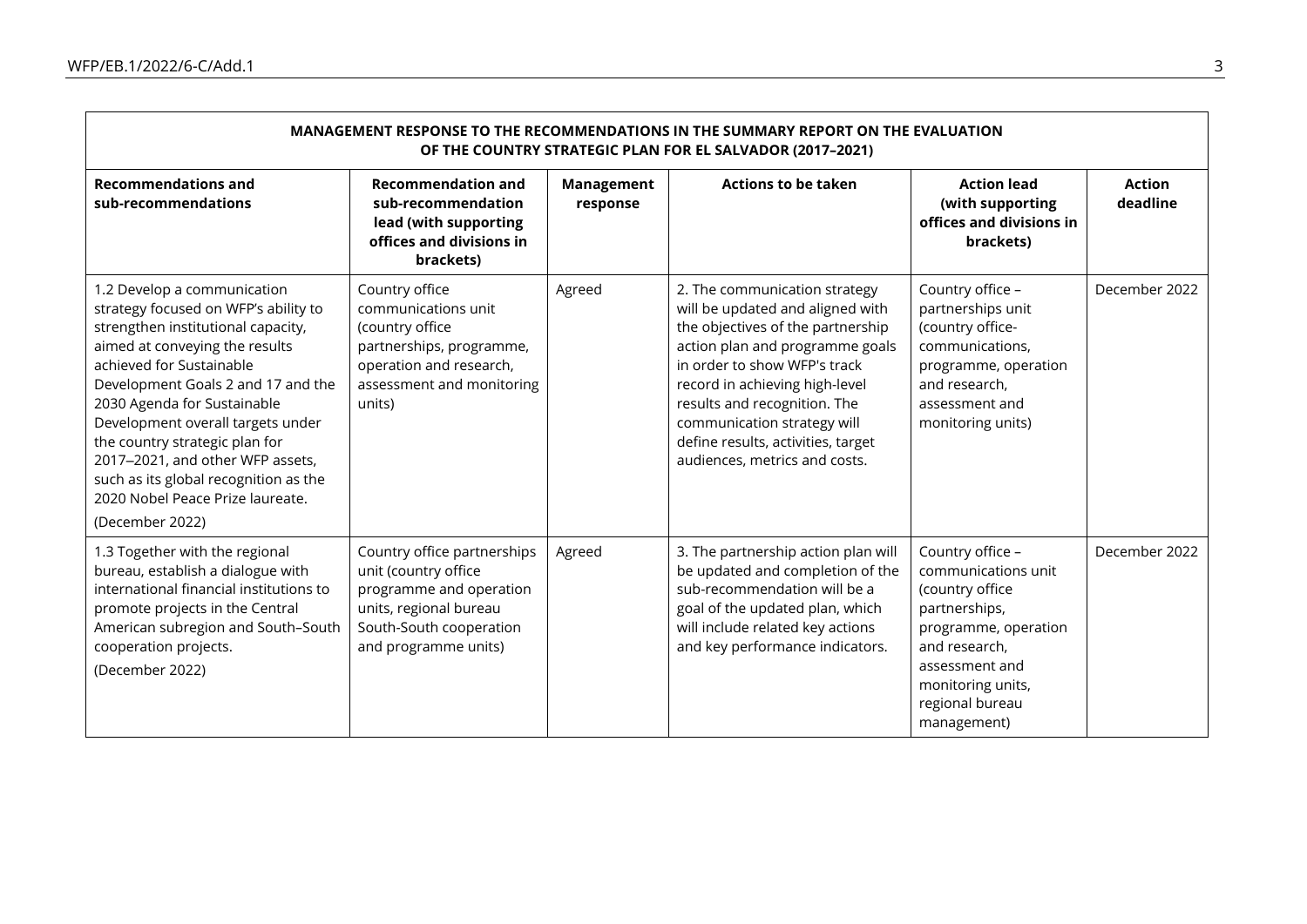| MANAGEMENT RESPONSE TO THE RECOMMENDATIONS IN THE SUMMARY REPORT ON THE EVALUATION<br>OF THE COUNTRY STRATEGIC PLAN FOR EL SALVADOR (2017-2021)                                                                                                                                                                                                                                                                                                                         |                                                                                                                    |                        |                                                                                                                                                                                                                                                                                                                                   |                                                                                 |                           |  |  |  |
|-------------------------------------------------------------------------------------------------------------------------------------------------------------------------------------------------------------------------------------------------------------------------------------------------------------------------------------------------------------------------------------------------------------------------------------------------------------------------|--------------------------------------------------------------------------------------------------------------------|------------------------|-----------------------------------------------------------------------------------------------------------------------------------------------------------------------------------------------------------------------------------------------------------------------------------------------------------------------------------|---------------------------------------------------------------------------------|---------------------------|--|--|--|
| <b>Recommendations and</b><br>sub-recommendations                                                                                                                                                                                                                                                                                                                                                                                                                       | <b>Recommendation and</b><br>sub-recommendation<br>lead (with supporting<br>offices and divisions in<br>brackets)  | Management<br>response | <b>Actions to be taken</b>                                                                                                                                                                                                                                                                                                        | <b>Action lead</b><br>(with supporting<br>offices and divisions in<br>brackets) | <b>Action</b><br>deadline |  |  |  |
| <b>Priority: High</b><br><b>Overall deadline: June 2022</b><br><b>Recommendation 2: Considering</b><br>the Sustainable Development<br>Goals in the post-COVID-19<br>reconstruction, the new country<br>strategic plan should link its<br>strategic outcomes, explicitly<br>incorporate intervention<br>modalities that are linked with the<br>strengthening of national capacity<br>and expressly capture the logic of<br>the humanitarian-development-<br>peace nexus. | Country office<br>management                                                                                       |                        |                                                                                                                                                                                                                                                                                                                                   |                                                                                 |                           |  |  |  |
| 2.1 Design the new country strategic<br>plan theory of change to consider<br>and reflect: the connections between<br>the strategic outcomes and the<br>principles of the triple nexus,<br>translating them into activities; the<br>connections between the capacity<br>strengthening domains (enabling<br>environment, organizational and<br>individual); and the various modes of<br>engagement with stakeholders<br>(advocacy and political dialogue,                 | Country office operation<br>and programme units<br>(country office research,<br>assessment and monitoring<br>unit) | Agreed                 | 1. The current theory of change<br>for the CSP for 2022-2027, which<br>is currently being revised, reflects<br>the links between the strategic<br>outcomes and the principles of<br>triple nexus; the connections<br>among the three domains of<br>capacity strengthening; and the<br>various modes of stakeholder<br>engagement. | Country office operation<br>and programme units                                 | <b>March 2022</b>         |  |  |  |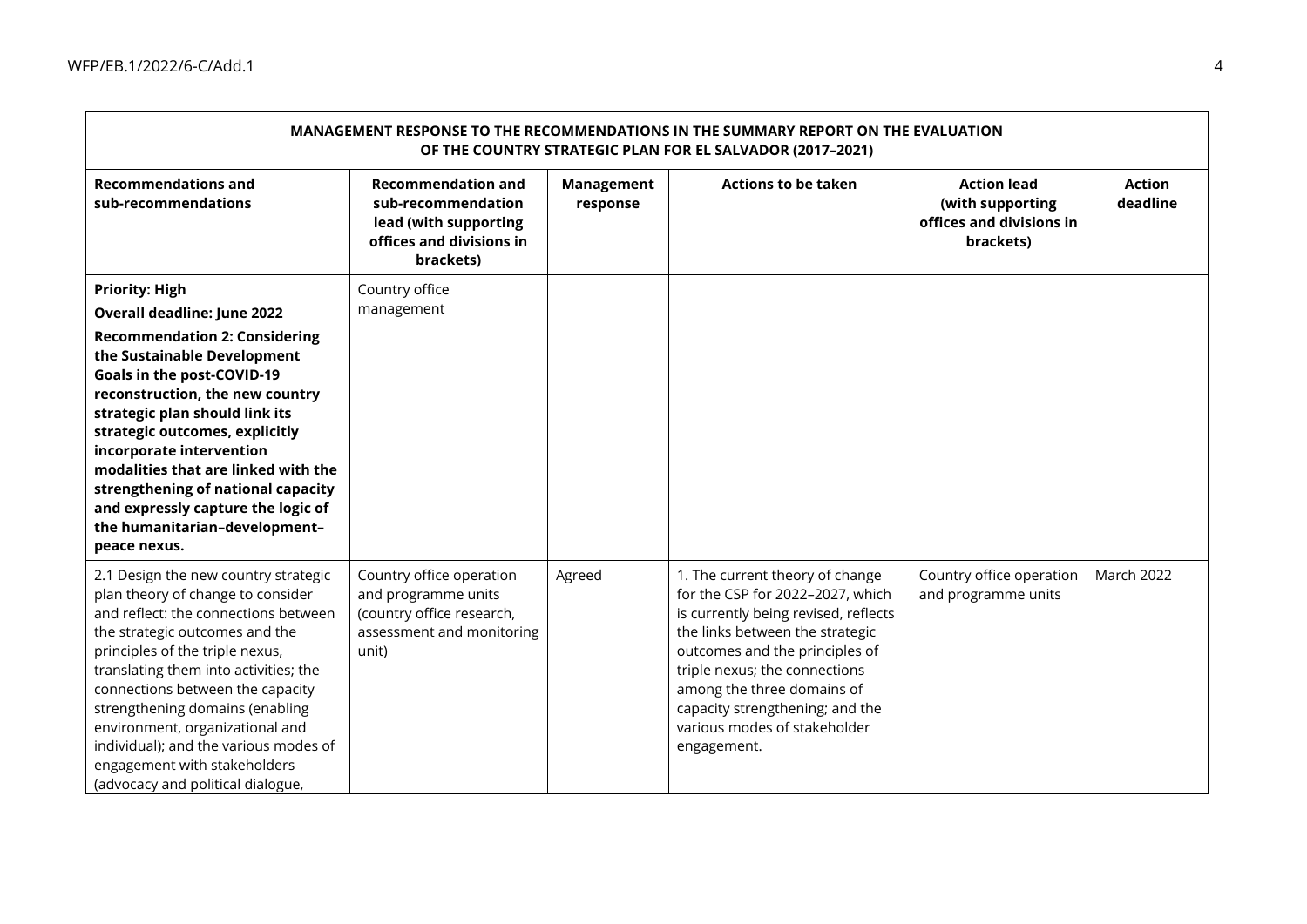| MANAGEMENT RESPONSE TO THE RECOMMENDATIONS IN THE SUMMARY REPORT ON THE EVALUATION<br>OF THE COUNTRY STRATEGIC PLAN FOR EL SALVADOR (2017-2021)                                                                                           |                                                                                                                              |                               |                                                                                                                                                                                                                                                                                                                                                                                              |                                                                                                                                 |                           |  |  |  |
|-------------------------------------------------------------------------------------------------------------------------------------------------------------------------------------------------------------------------------------------|------------------------------------------------------------------------------------------------------------------------------|-------------------------------|----------------------------------------------------------------------------------------------------------------------------------------------------------------------------------------------------------------------------------------------------------------------------------------------------------------------------------------------------------------------------------------------|---------------------------------------------------------------------------------------------------------------------------------|---------------------------|--|--|--|
| <b>Recommendations and</b><br>sub-recommendations                                                                                                                                                                                         | <b>Recommendation and</b><br>sub-recommendation<br>lead (with supporting<br>offices and divisions in<br>brackets)            | <b>Management</b><br>response | <b>Actions to be taken</b>                                                                                                                                                                                                                                                                                                                                                                   | <b>Action lead</b><br>(with supporting<br>offices and divisions in<br>brackets)                                                 | <b>Action</b><br>deadline |  |  |  |
| capacity development, knowledge<br>management, direct assistance,<br>inter-agency coordination and<br>awareness-raising).<br>Incorporate into the new CSP<br>(February/March 2022)                                                        |                                                                                                                              |                               |                                                                                                                                                                                                                                                                                                                                                                                              |                                                                                                                                 |                           |  |  |  |
| 2.2 Strengthen internal coordination<br>within the country office as well as<br>monitoring and evaluation processes<br>to ensure connections among<br>activities and to shape interventions<br>that progress synergically.<br>(June 2022) | Country office<br>management (country<br>office operation,<br>programme and research,<br>assessment and monitoring<br>units) | Agreed                        | 2. The organizational structure<br>has been modified in order to<br>facilitate coordination among<br>strategic outcomes and activities<br>and the incorporation of<br>coordination mechanisms -<br>including monitoring exercises,<br>mid-term reviews and<br>decentralized and centralized<br>evaluations - into programme<br>decision making that promotes<br>synergies in implementation. | Country office<br>management<br>(country office<br>operation, programme<br>and research,<br>assessment and<br>monitoring units) | June 2022                 |  |  |  |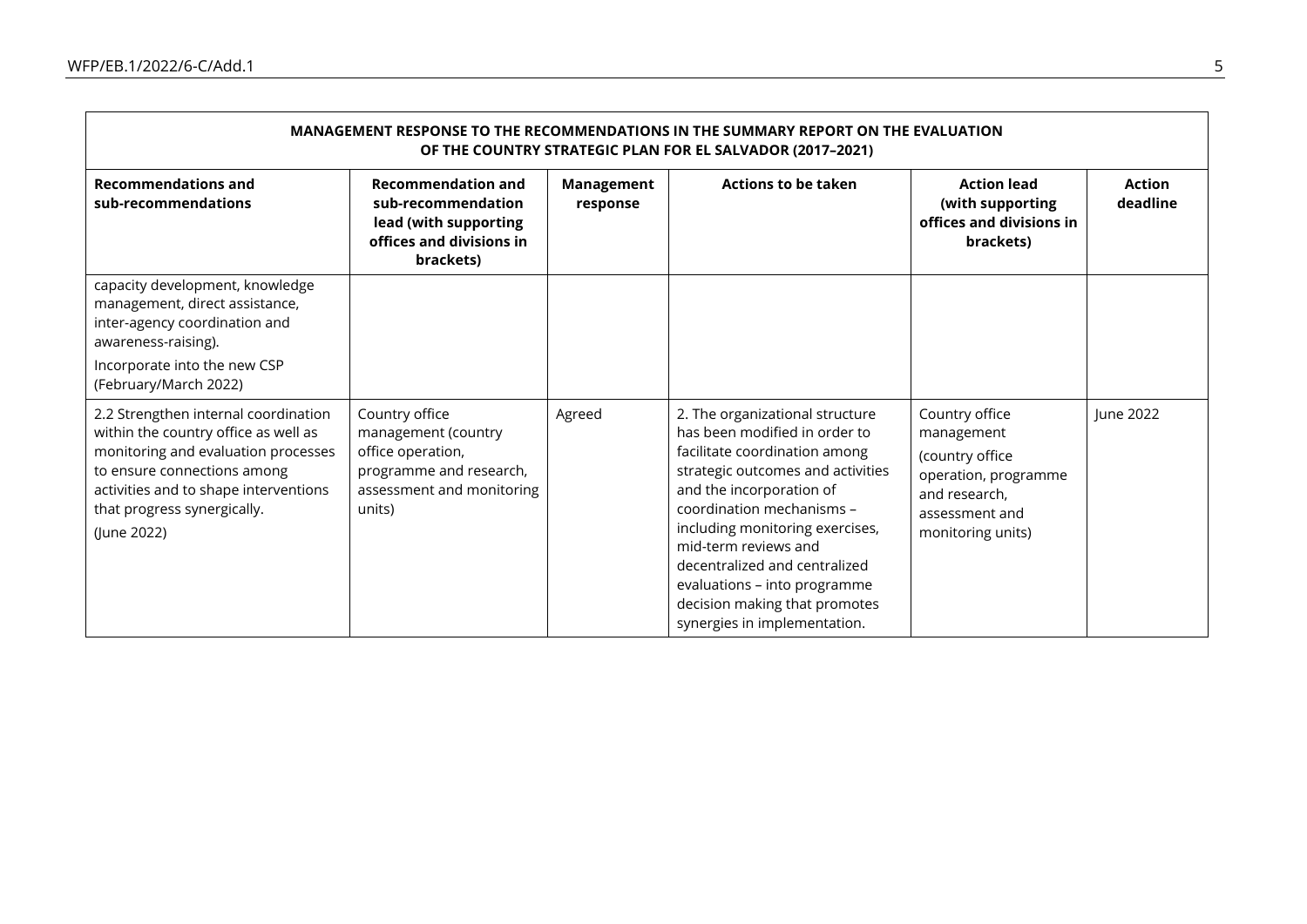| MANAGEMENT RESPONSE TO THE RECOMMENDATIONS IN THE SUMMARY REPORT ON THE EVALUATION<br>OF THE COUNTRY STRATEGIC PLAN FOR EL SALVADOR (2017-2021)                                                                                                                                                                                                                                                                                                                                                                  |                                                                                                                                                                          |                               |                                                                                                                                                                                                                                                                                                                                                                     |                                                                                                                                                                                                                   |                           |  |  |  |
|------------------------------------------------------------------------------------------------------------------------------------------------------------------------------------------------------------------------------------------------------------------------------------------------------------------------------------------------------------------------------------------------------------------------------------------------------------------------------------------------------------------|--------------------------------------------------------------------------------------------------------------------------------------------------------------------------|-------------------------------|---------------------------------------------------------------------------------------------------------------------------------------------------------------------------------------------------------------------------------------------------------------------------------------------------------------------------------------------------------------------|-------------------------------------------------------------------------------------------------------------------------------------------------------------------------------------------------------------------|---------------------------|--|--|--|
| <b>Recommendations and</b><br>sub-recommendations                                                                                                                                                                                                                                                                                                                                                                                                                                                                | <b>Recommendation and</b><br>sub-recommendation<br>lead (with supporting<br>offices and divisions in<br>brackets)                                                        | <b>Management</b><br>response | <b>Actions to be taken</b>                                                                                                                                                                                                                                                                                                                                          | <b>Action lead</b><br>(with supporting<br>offices and divisions in<br>brackets)                                                                                                                                   | <b>Action</b><br>deadline |  |  |  |
| <b>Priority: High</b><br><b>Overall deadline: December 2022</b><br><b>Recommendation 3: The new</b><br>country strategic plan should<br>continue adopting a<br>gender-transformative approach,<br>with relevant measures applied in<br>the targeting of beneficiaries, in<br>partnerships and in the<br>implementation of inter-agency<br>strategies.                                                                                                                                                            | Country office<br>management                                                                                                                                             |                               |                                                                                                                                                                                                                                                                                                                                                                     |                                                                                                                                                                                                                   |                           |  |  |  |
| 3.1 Map the gender gaps, considering<br>intersectionalities (socioeconomic<br>status, age, territory, ethnicity,<br>disability and gender identity), and<br>incorporate measures to reduce such<br>gender gaps into the theory of<br>change and the design of the new<br>country strategic plan, combining<br>parity criteria with affirmative action<br>and gender-mainstreaming<br>institutional interventions and using<br>gender marker indicators.<br>Incorporate into the new CSP<br>(February/March 2022) | Country office gender focal<br>point (country office<br>operation, programme and<br>research, assessment and<br>monitoring units, regional<br>bureau gender focal point) | Agreed                        | 1. The country office has selected<br>a gender and age marker code of<br>3 and will conduct a gender<br>analysis based on primary and<br>secondary data. The findings of<br>that analysis will provide evidence<br>for and clarify the CSP theory of<br>change (in accordance with<br>recommendation 5 from the<br>decentralized thematic evaluation<br>on gender). | Country office gender<br>focal point (country<br>office operation,<br>programme and<br>research, assessment<br>and monitoring units,<br>regional bureau gender<br>focal point and<br>programme policy<br>officer) | <b>March 2022</b>         |  |  |  |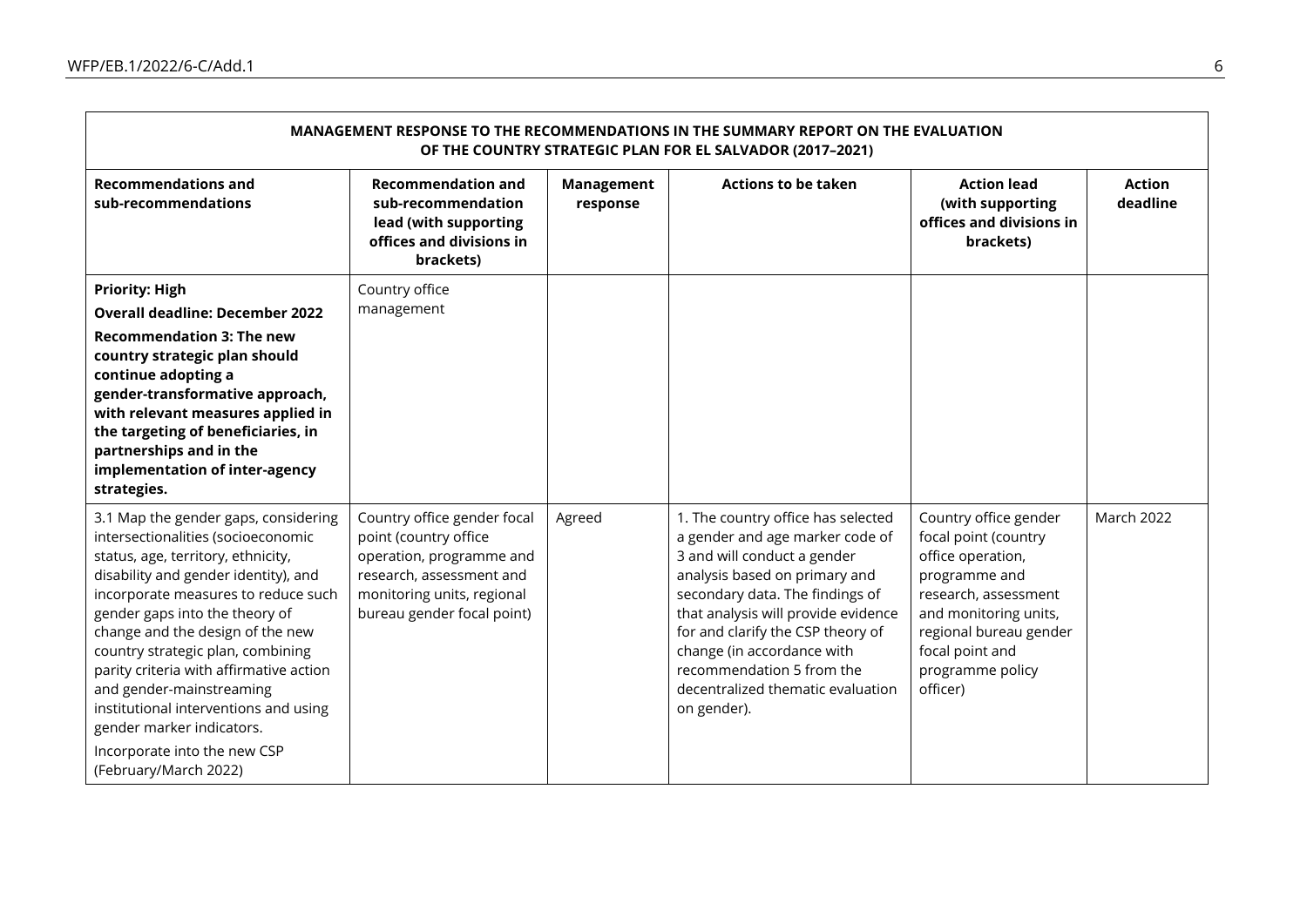| MANAGEMENT RESPONSE TO THE RECOMMENDATIONS IN THE SUMMARY REPORT ON THE EVALUATION<br>OF THE COUNTRY STRATEGIC PLAN FOR EL SALVADOR (2017-2021)                                                                                                             |                                                                                                                                                                                                              |                               |                                                                                                                                                                                                                                                                                                                                        |                                                                                                                                                                                                                                                    |                           |  |  |  |
|-------------------------------------------------------------------------------------------------------------------------------------------------------------------------------------------------------------------------------------------------------------|--------------------------------------------------------------------------------------------------------------------------------------------------------------------------------------------------------------|-------------------------------|----------------------------------------------------------------------------------------------------------------------------------------------------------------------------------------------------------------------------------------------------------------------------------------------------------------------------------------|----------------------------------------------------------------------------------------------------------------------------------------------------------------------------------------------------------------------------------------------------|---------------------------|--|--|--|
| <b>Recommendations and</b><br>sub-recommendations                                                                                                                                                                                                           | <b>Recommendation and</b><br>sub-recommendation<br>lead (with supporting<br>offices and divisions in<br>brackets)                                                                                            | <b>Management</b><br>response | <b>Actions to be taken</b>                                                                                                                                                                                                                                                                                                             | <b>Action lead</b><br>(with supporting<br>offices and divisions in<br>brackets)                                                                                                                                                                    | <b>Action</b><br>deadline |  |  |  |
| 3.2 Mainstream a gender approach in<br>high-level advocacy by mapping key<br>institutions and stakeholders with a<br>gender equality mandate,<br>establishing a dialogue and<br>implementing gender-transformative<br>actions with them.<br>(December 2022) | Country office gender focal<br>point (country office<br>communications,<br>partnerships, operation,<br>programme and research,<br>assessment and monitoring<br>units, regional bureau<br>gender focal point) | Agreed                        | 2. WFP will coordinate with the<br>United Nations Entity for Gender<br>Equality and the Empowerment of<br>Women and map other actors<br>working on gender issues. It will<br>identify issues of common interest<br>and opportunities for and<br>synergies in engagement and<br>the implementation of<br>gender-transformative actions. | Country office gender<br>focal point (country<br>office communications,<br>partnerships, operation,<br>programme and<br>research, assessment<br>and monitoring units,<br>regional bureau gender<br>focal point and<br>programme policy<br>officer) | December 2022             |  |  |  |
| 3.3 Incorporate a<br>gender-transformative approach in<br>working agreements with partners<br>and in partnerships with<br>development cooperation actors.<br>(December 2022)                                                                                | Country office gender focal<br>point (country office<br>partnerships,<br>communications, operation<br>and programme units,<br>regional bureau gender<br>focal point)                                         | Agreed                        | 3. WFP will revise field-level and<br>other agreements and will<br>integrate a gender-transformative<br>approach into the work and<br>activities included in new<br>agreements.                                                                                                                                                        | Country office gender<br>focal point (country<br>office partnerships,<br>communications,<br>operation and<br>programme units,<br>regional bureau gender<br>focal point and<br>programme policy<br>officer)                                         | December 2022             |  |  |  |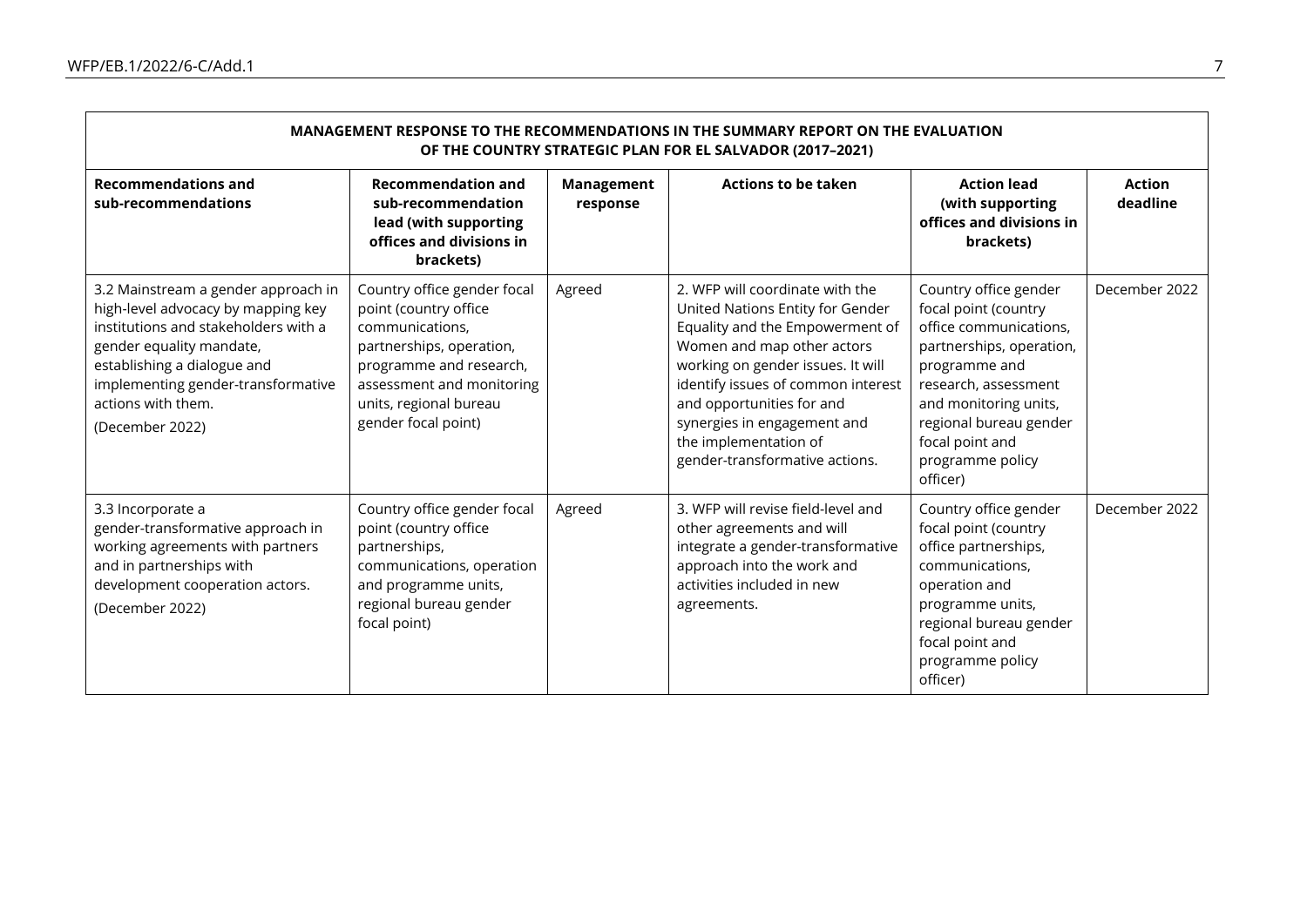| MANAGEMENT RESPONSE TO THE RECOMMENDATIONS IN THE SUMMARY REPORT ON THE EVALUATION<br>OF THE COUNTRY STRATEGIC PLAN FOR EL SALVADOR (2017-2021)                                                                                                                                   |                                                                                                                                    |                               |                                                                                                                                                                                                                                                                                                                                                              |                                                                                                                                             |                           |  |  |  |
|-----------------------------------------------------------------------------------------------------------------------------------------------------------------------------------------------------------------------------------------------------------------------------------|------------------------------------------------------------------------------------------------------------------------------------|-------------------------------|--------------------------------------------------------------------------------------------------------------------------------------------------------------------------------------------------------------------------------------------------------------------------------------------------------------------------------------------------------------|---------------------------------------------------------------------------------------------------------------------------------------------|---------------------------|--|--|--|
| <b>Recommendations and</b><br>sub-recommendations                                                                                                                                                                                                                                 | <b>Recommendation and</b><br>sub-recommendation<br>lead (with supporting<br>offices and divisions in<br>brackets)                  | <b>Management</b><br>response | <b>Actions to be taken</b>                                                                                                                                                                                                                                                                                                                                   | <b>Action lead</b><br>(with supporting<br>offices and divisions in<br>brackets)                                                             | <b>Action</b><br>deadline |  |  |  |
| 3.4 Ensure that the communication<br>strategy of the country office gives<br>greater visibility to the achievement<br>of results for gender equality and<br>women's empowerment.<br>(December 2022)                                                                               | Country office<br>communications unit<br>(country office gender focal<br>point and research,<br>assessment and monitoring<br>unit) | Agreed                        | 4. WFP will ensure that the<br>communication materials shared<br>with assisted populations, donors,<br>governments and other relevant<br>partners cover gender-sensitive<br>and gender-transformative<br>actions in ways that enhance the<br>visibility of results relating to<br>gender equality and women's<br>empowerment.                                | Country office<br>communications unit<br>(country office gender<br>focal point and<br>research, assessment<br>and monitoring unit)          | December 2022             |  |  |  |
| 3.5 Develop a plan to ensure that the<br>country office progresses on internal<br>awareness-raising and<br>capacity-building activities on gender<br>equality and women's empowerment,<br>making use of the recent addition of<br>staff specialized in gender.<br>(December 2022) | Country office gender focal<br>point and human resources<br>unit (regional bureau<br>gender focal point)                           | Agreed                        | 5. Supported by the regional<br>gender focal point, the country<br>office has started to implement a<br>gender-transformative<br>programme that includes an<br>action plan and a programme<br>of training for all WFP staff and<br>cooperating partners, in<br>accordance with<br>recommendation 1 of the<br>decentralized thematic evaluation<br>on gender. | Country office gender<br>focal point and human<br>resources unit (regional<br>bureau gender focal<br>point and programme<br>policy officer) | December 2022             |  |  |  |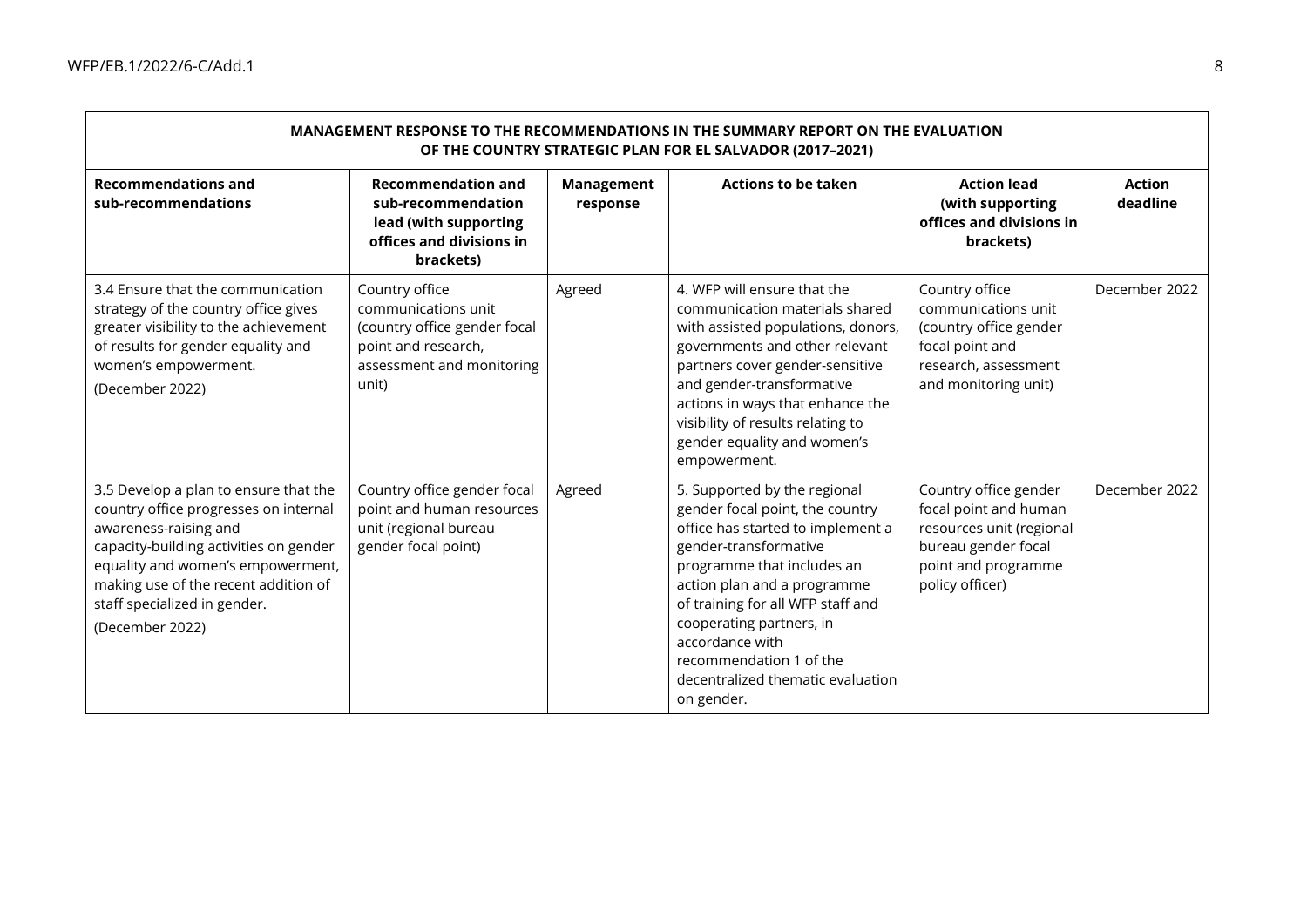| MANAGEMENT RESPONSE TO THE RECOMMENDATIONS IN THE SUMMARY REPORT ON THE EVALUATION<br>OF THE COUNTRY STRATEGIC PLAN FOR EL SALVADOR (2017-2021)                                                                                                                                                                                                                                                                                                                                                                                                                                                                            |                                                                                                                   |                        |                                                                                                                                                                                                                                                                                                                                                                                        |                                                                                             |                           |  |  |  |
|----------------------------------------------------------------------------------------------------------------------------------------------------------------------------------------------------------------------------------------------------------------------------------------------------------------------------------------------------------------------------------------------------------------------------------------------------------------------------------------------------------------------------------------------------------------------------------------------------------------------------|-------------------------------------------------------------------------------------------------------------------|------------------------|----------------------------------------------------------------------------------------------------------------------------------------------------------------------------------------------------------------------------------------------------------------------------------------------------------------------------------------------------------------------------------------|---------------------------------------------------------------------------------------------|---------------------------|--|--|--|
| <b>Recommendations and</b><br>sub-recommendations                                                                                                                                                                                                                                                                                                                                                                                                                                                                                                                                                                          | <b>Recommendation and</b><br>sub-recommendation<br>lead (with supporting<br>offices and divisions in<br>brackets) | Management<br>response | <b>Actions to be taken</b>                                                                                                                                                                                                                                                                                                                                                             | <b>Action lead</b><br>(with supporting<br>offices and divisions in<br>brackets)             | <b>Action</b><br>deadline |  |  |  |
| <b>Priority: Medium</b>                                                                                                                                                                                                                                                                                                                                                                                                                                                                                                                                                                                                    | Country office programme                                                                                          |                        |                                                                                                                                                                                                                                                                                                                                                                                        |                                                                                             |                           |  |  |  |
| <b>Overall deadline: June 2022</b>                                                                                                                                                                                                                                                                                                                                                                                                                                                                                                                                                                                         | unit                                                                                                              |                        |                                                                                                                                                                                                                                                                                                                                                                                        |                                                                                             |                           |  |  |  |
| <b>Recommendation 4: WFP should</b><br>develop a strategy for enhancing<br>the sustainability of its<br>interventions under the country<br>strategic plan.                                                                                                                                                                                                                                                                                                                                                                                                                                                                 |                                                                                                                   |                        |                                                                                                                                                                                                                                                                                                                                                                                        |                                                                                             |                           |  |  |  |
| 4.1 Incorporate consideration of<br>conditions for sustainability and the<br>scaling up of strategic outcomes into<br>the new country strategic plan. Such<br>considerations should include the<br>availability of funding for continued<br>action and the sustainability of<br>achievements; commitment by<br>government counterparts; high-level<br>advocacy and political dialogue with<br>the Government of El Salvador and<br>the private sector; and strengthened<br>partnerships within the United<br>Nations system to promote inter-<br>agency projects.<br>Incorporate into the new CSP<br>(February/March 2022) | Country office partnerships<br>unit (country office<br>operation and programme<br>units)                          | Agreed                 | 1. The new CSP contemplates a<br>food system approach that leads<br>to sustainable results through<br>action on a humanitarian-<br>development nexus. The country<br>office is engaging with<br>development partners such as<br>other United Nations entities, the<br>Government and the private<br>sector on joint projects and will<br>continue to strengthen those<br>partnerships. | Country office<br>partnerships unit<br>(country office<br>operation and<br>programme units) | <b>March 2022</b>         |  |  |  |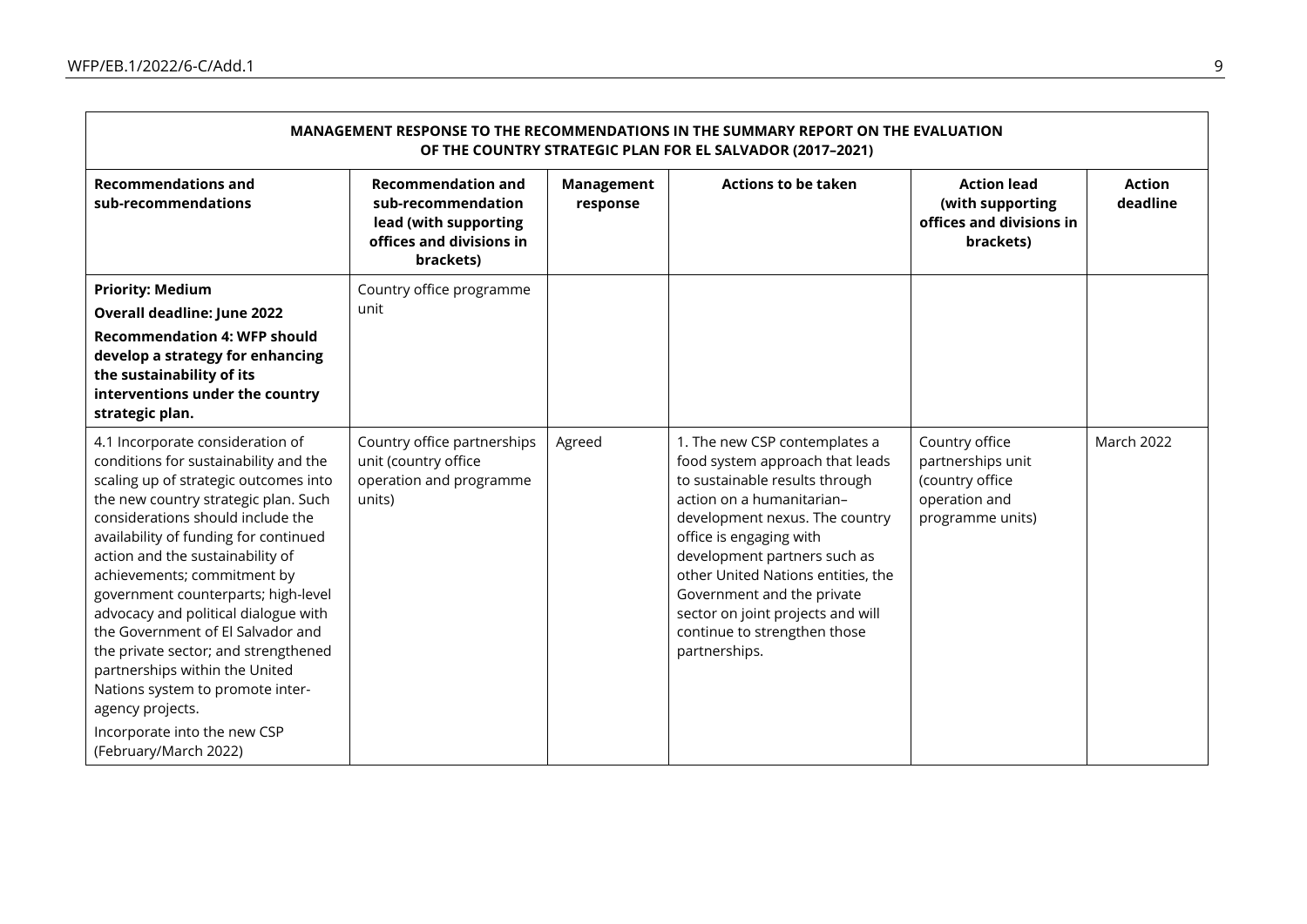| MANAGEMENT RESPONSE TO THE RECOMMENDATIONS IN THE SUMMARY REPORT ON THE EVALUATION<br>OF THE COUNTRY STRATEGIC PLAN FOR EL SALVADOR (2017-2021)                                                                                                                                                                                                                                                                               |                                                                                                                    |                        |                                                                                                                                                                                                                                                                                                    |                                                                                                                                               |                           |  |  |  |
|-------------------------------------------------------------------------------------------------------------------------------------------------------------------------------------------------------------------------------------------------------------------------------------------------------------------------------------------------------------------------------------------------------------------------------|--------------------------------------------------------------------------------------------------------------------|------------------------|----------------------------------------------------------------------------------------------------------------------------------------------------------------------------------------------------------------------------------------------------------------------------------------------------|-----------------------------------------------------------------------------------------------------------------------------------------------|---------------------------|--|--|--|
| <b>Recommendations and</b><br>sub-recommendations                                                                                                                                                                                                                                                                                                                                                                             | <b>Recommendation and</b><br>sub-recommendation<br>lead (with supporting<br>offices and divisions in<br>brackets)  | Management<br>response | <b>Actions to be taken</b>                                                                                                                                                                                                                                                                         | <b>Action lead</b><br>(with supporting<br>offices and divisions in<br>brackets)                                                               | <b>Action</b><br>deadline |  |  |  |
| 4.2 Include contextual risks beyond<br>WFP's control that could affect the<br>sustainability of interventions in risk<br>assessments conducted regularly by<br>the country office and conduct<br>twice-yearly risk assessments during<br>the term of the country strategic plan,<br>in line with the annual performance<br>plan cycle.<br>(June 2022 and biannual risk<br>assessment report throughout CSP<br>implementation) | Country office research,<br>assessment and monitoring<br>unit (country office<br>operation and programme<br>units) | Agreed                 | 2. The country office risk register<br>will identify mitigation actions for<br>risks that could affect the<br>sustainability of interventions.                                                                                                                                                     | Country office research,<br>assessment and<br>monitoring unit and<br>support services<br>(country office<br>operation and<br>programme units) | June 2022                 |  |  |  |
| 4.3 Develop a road map for scaling up<br>pilot projects and strengthening<br>partner commitments in terms of<br>resources and timelines.<br>(December 2022)                                                                                                                                                                                                                                                                   | Country office programme<br>and operation units<br>(country office partnerships<br>unit)                           | Agreed                 | 3. The scaling up of pilot projects<br>is included in the new CSP. The<br>country office will continue to<br>engage with partners and<br>advocate the scale-up and<br>adoption of pilot projects while<br>the programme and partnerships<br>units collaborate on the<br>development of a road map. | Country office<br>programme and<br>operation units (country<br>office partnerships unit)                                                      | December 2022             |  |  |  |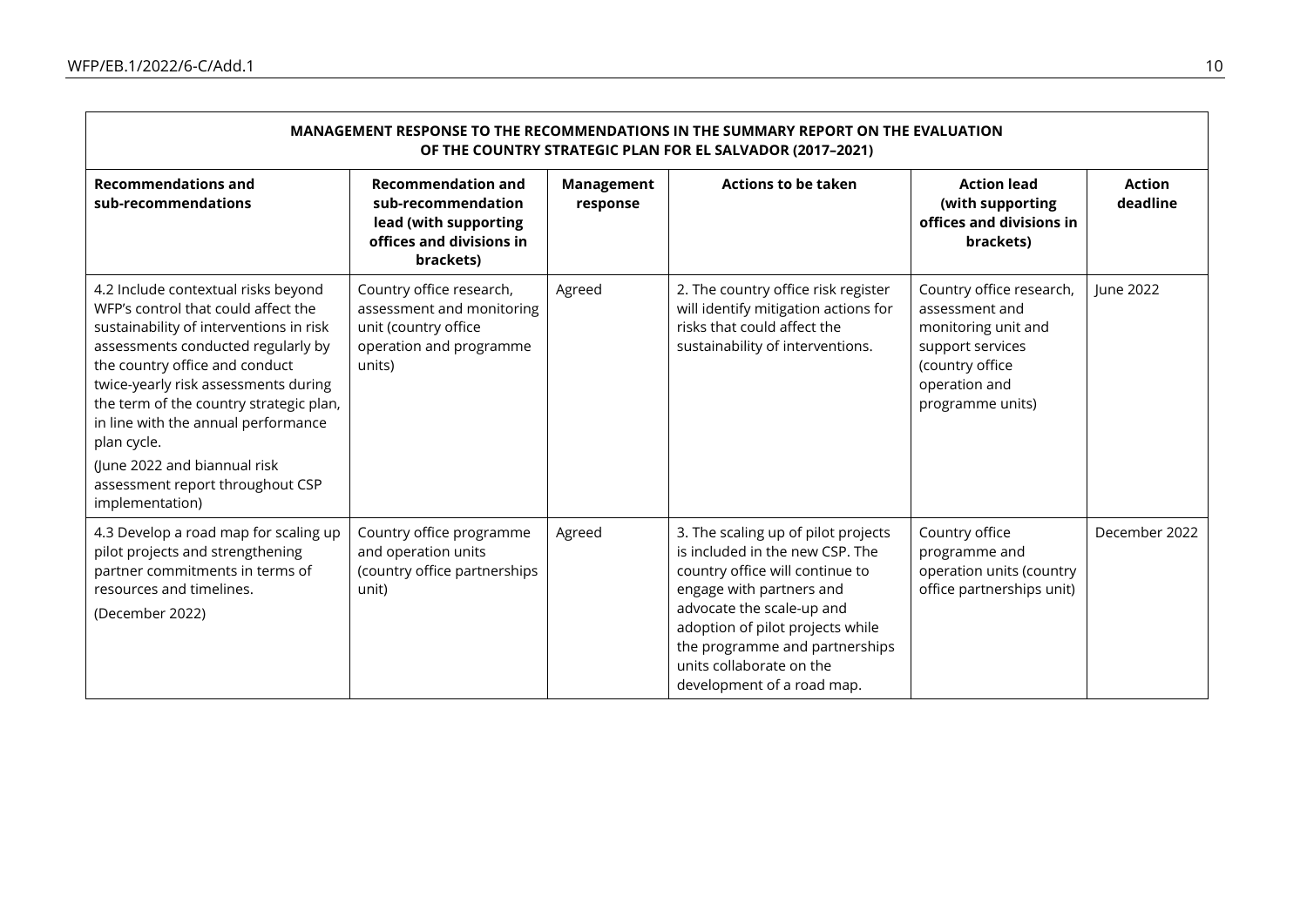| MANAGEMENT RESPONSE TO THE RECOMMENDATIONS IN THE SUMMARY REPORT ON THE EVALUATION<br>OF THE COUNTRY STRATEGIC PLAN FOR EL SALVADOR (2017-2021)                                                                                                                                                                       |                                                                                                                                            |                               |                                                                                                                                                                                                                                                                                                              |                                                                                                                                                  |                           |  |  |  |
|-----------------------------------------------------------------------------------------------------------------------------------------------------------------------------------------------------------------------------------------------------------------------------------------------------------------------|--------------------------------------------------------------------------------------------------------------------------------------------|-------------------------------|--------------------------------------------------------------------------------------------------------------------------------------------------------------------------------------------------------------------------------------------------------------------------------------------------------------|--------------------------------------------------------------------------------------------------------------------------------------------------|---------------------------|--|--|--|
| <b>Recommendations and</b><br>sub-recommendations                                                                                                                                                                                                                                                                     | <b>Recommendation and</b><br>sub-recommendation<br>lead (with supporting<br>offices and divisions in<br>brackets)                          | <b>Management</b><br>response | <b>Actions to be taken</b>                                                                                                                                                                                                                                                                                   | <b>Action lead</b><br>(with supporting<br>offices and divisions in<br>brackets)                                                                  | <b>Action</b><br>deadline |  |  |  |
| <b>Priority: Medium</b><br>Overall deadline: June 2023<br><b>Recommendation 5: Promote the</b><br>results-based management<br>approach in programme<br>management, in the internal<br>management of the country office<br>and across the country office<br>organizational culture.                                    | Country office<br>management                                                                                                               |                               |                                                                                                                                                                                                                                                                                                              |                                                                                                                                                  |                           |  |  |  |
| 5.1 Ensure that the theory of change<br>of the new country strategic plan<br>clearly identifies the causal chain and<br>its intermediate and final effects,<br>setting out the rationale for the<br>activities, taking into account the<br>expected outputs.<br>Incorporate into the new CSP<br>(February/March 2022) | Country office research,<br>assessment and monitoring<br>unit (country office<br>operation unit, gender focal<br>point and programme unit) | Agreed                        | 1. The theory of change for the<br>CSP is aligned with the corporate<br>results framework. The theory of<br>change includes impacts,<br>intermediate outcomes,<br>immediate outcomes, outputs and<br>activities and sets out the main<br>assumptions underlying the<br>achievement of immediate<br>outcomes. | Country office research,<br>assessment and<br>monitoring unit<br>(country office<br>operation unit, gender<br>focal point and<br>programme unit) | <b>March 2022</b>         |  |  |  |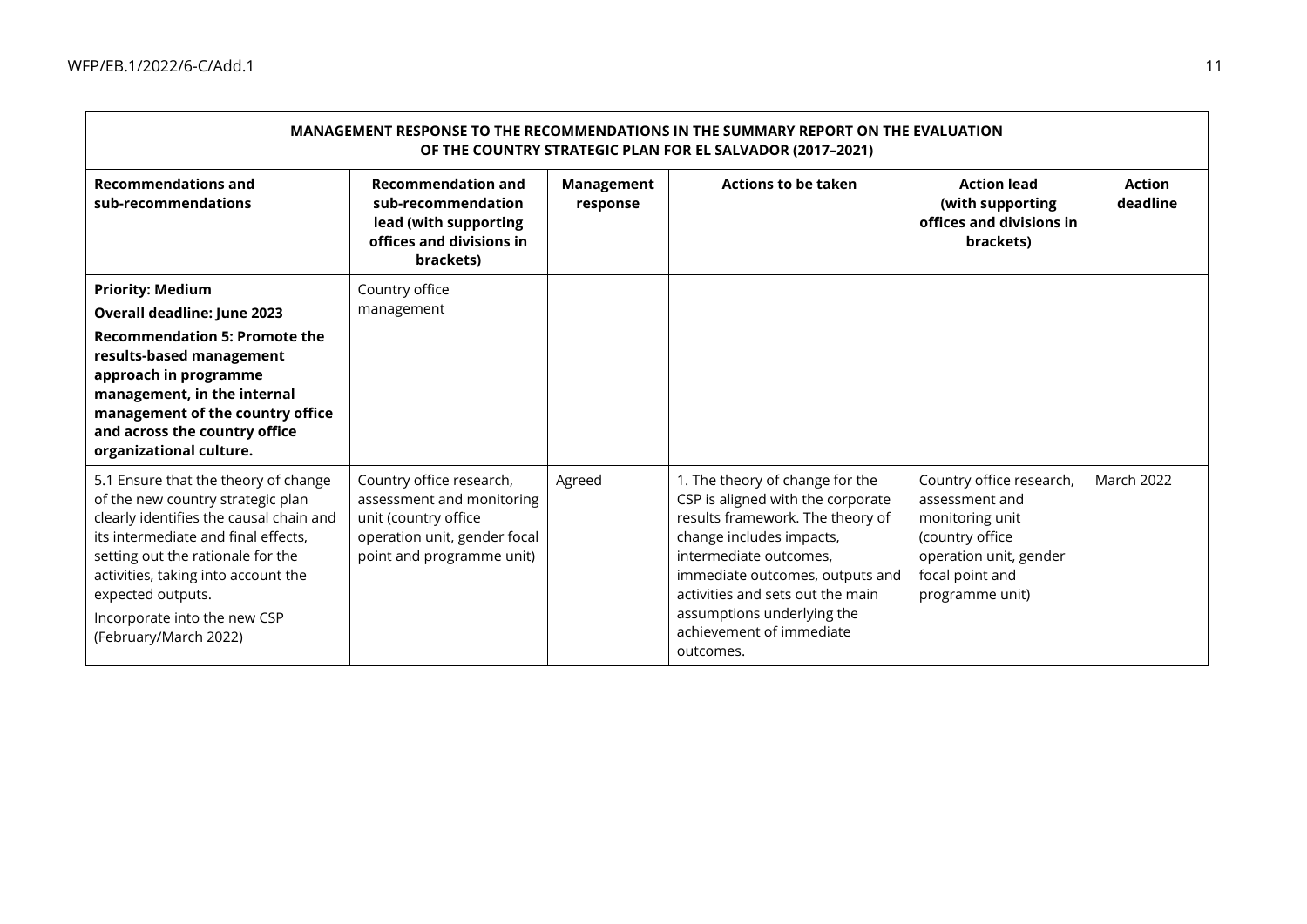| MANAGEMENT RESPONSE TO THE RECOMMENDATIONS IN THE SUMMARY REPORT ON THE EVALUATION<br>OF THE COUNTRY STRATEGIC PLAN FOR EL SALVADOR (2017-2021)                                                                                                                                                   |                                                                                                                    |                               |                                                                                                                                                                                                                                                                                                                                                                                                                    |                                                                                                                       |                           |  |  |  |
|---------------------------------------------------------------------------------------------------------------------------------------------------------------------------------------------------------------------------------------------------------------------------------------------------|--------------------------------------------------------------------------------------------------------------------|-------------------------------|--------------------------------------------------------------------------------------------------------------------------------------------------------------------------------------------------------------------------------------------------------------------------------------------------------------------------------------------------------------------------------------------------------------------|-----------------------------------------------------------------------------------------------------------------------|---------------------------|--|--|--|
| <b>Recommendations and</b><br>sub-recommendations                                                                                                                                                                                                                                                 | <b>Recommendation and</b><br>sub-recommendation<br>lead (with supporting<br>offices and divisions in<br>brackets)  | <b>Management</b><br>response | <b>Actions to be taken</b>                                                                                                                                                                                                                                                                                                                                                                                         | <b>Action lead</b><br>(with supporting<br>offices and divisions in<br>brackets)                                       | <b>Action</b><br>deadline |  |  |  |
| 5.2 Ensure that the new country<br>strategic plan includes specific,<br>measurable, attainable, relevant and<br>time-bound indicators, in addition to<br>the corporate indicators used to track<br>the capacity strengthening strategy<br>and advocacy and political dialogue.<br>(December 2022) | Country office research,<br>assessment and monitoring<br>unit (country office<br>programme and operation<br>units) | Agreed                        | 2. The country office included<br>corporate SMART (specific,<br>measurable, attainable, relevant<br>and time-bound) indicators in the<br>CSP logical framework. It is<br>piloting implementation of a social<br>cohesion indicator and will define<br>a capacity strengthening indicator<br>in collaboration with the regional<br>bureau.                                                                          | Country office research,<br>assessment and<br>monitoring unit<br>(country office<br>programme and<br>operation units) | December 2022             |  |  |  |
| 5.3 Strengthen the link between<br>evidence generation, design and<br>decision making in implementation<br>by involving monitoring and<br>evaluation staff in decision making<br>processes.<br>(December 2022)                                                                                    | Country office research,<br>assessment and monitoring<br>unit (country office<br>programme and operation<br>units) | Agreed                        | 3. Country office management has<br>adopted an evidence-based<br>decision making approach<br>developed with the involvement<br>of monitoring and evaluation<br>staff. Regular meetings between<br>programme and monitoring and<br>evaluation staff will aim to ensure<br>that the evidence generated from<br>studies, assessments and<br>evaluations helps management to<br>make timely and informed<br>decisions. | Country office research,<br>assessment and<br>monitoring unit<br>(country office<br>programme and<br>operation units) | December 2022             |  |  |  |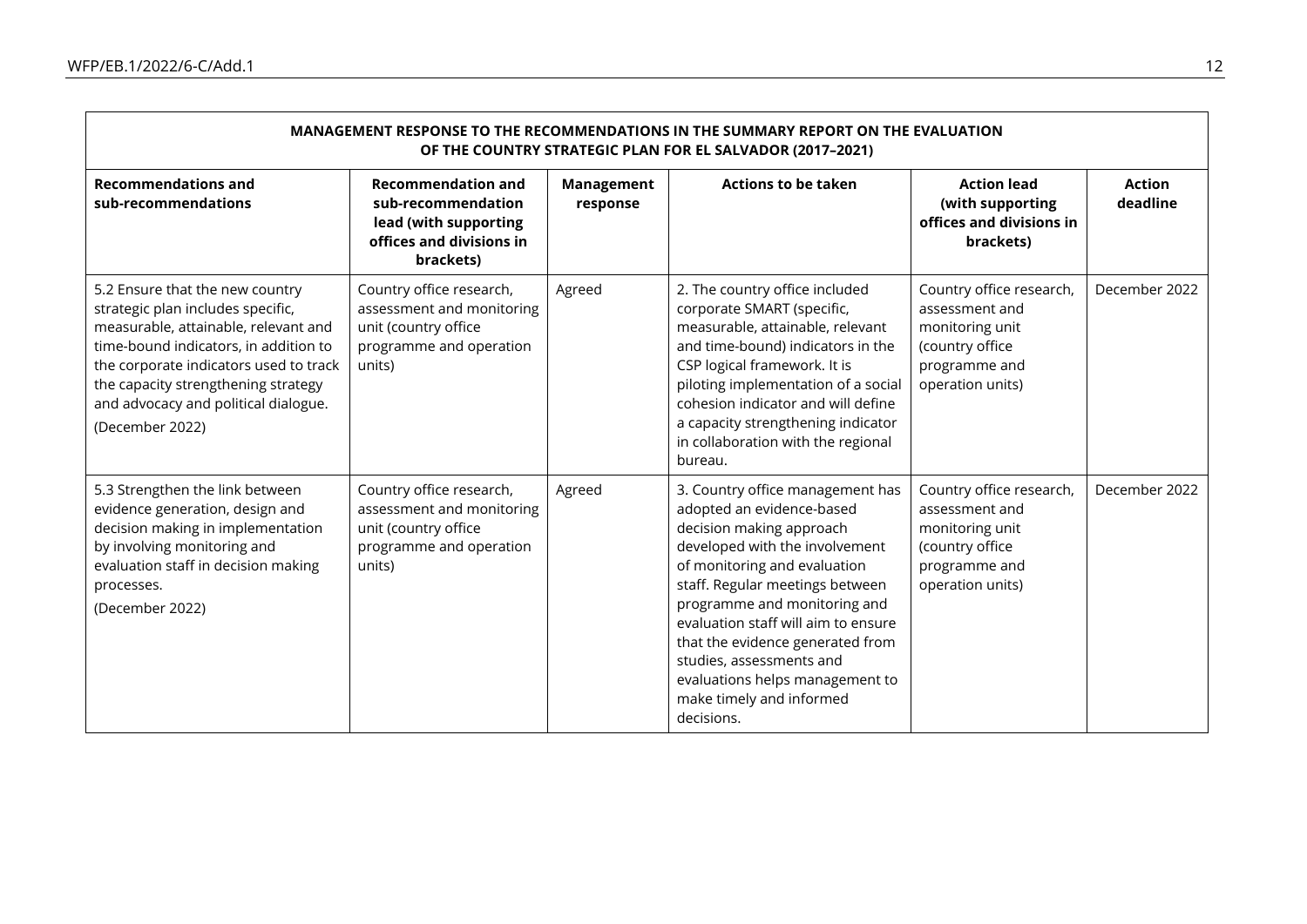$\blacksquare$ 

| MANAGEMENT RESPONSE TO THE RECOMMENDATIONS IN THE SUMMARY REPORT ON THE EVALUATION<br>OF THE COUNTRY STRATEGIC PLAN FOR EL SALVADOR (2017-2021)                                                                                               |                                                                                                                                      |                        |                                                                                                                                                                                                                                                              |                                                                                                                                            |                           |  |  |  |
|-----------------------------------------------------------------------------------------------------------------------------------------------------------------------------------------------------------------------------------------------|--------------------------------------------------------------------------------------------------------------------------------------|------------------------|--------------------------------------------------------------------------------------------------------------------------------------------------------------------------------------------------------------------------------------------------------------|--------------------------------------------------------------------------------------------------------------------------------------------|---------------------------|--|--|--|
| <b>Recommendations and</b><br>sub-recommendations                                                                                                                                                                                             | <b>Recommendation and</b><br>sub-recommendation<br>lead (with supporting<br>offices and divisions in<br>brackets)                    | Management<br>response | <b>Actions to be taken</b>                                                                                                                                                                                                                                   | <b>Action lead</b><br>(with supporting<br>offices and divisions in<br>brackets)                                                            | <b>Action</b><br>deadline |  |  |  |
| 5.4 Use the information generated by<br>WFP field monitors to develop a<br>country strategic plan with greater<br>integration among strategic<br>outcomes, facilitating feedback loops<br>and corrective measures.<br>(December 2022)         | Country office research,<br>assessment and monitoring<br>unit (country office<br>programme and operation<br>units)                   | Agreed                 | 4. Monitoring and evaluation staff<br>have participated fully in the<br>formulation of the new CSP.                                                                                                                                                          | Country office research,<br>assessment and<br>monitoring unit<br>(country office<br>programme and<br>operation units)                      | December 2022             |  |  |  |
| 5.5 Establish agreements with<br>implementing partners and with the<br>Government of El Salvador to<br>incorporate adaptive planning into<br>interventions, generating<br>results-based management capacity<br>among partners.<br>(June 2023) | Country office research,<br>assessment and monitoring<br>and partnerships units<br>(country office operation<br>and programme units) | Agreed                 | 5. An internal knowledge<br>management strategy is being<br>designed. It includes objectives<br>that guide the dialogue on<br>results-based management with<br>government and other actors,<br>and will be a key tool for<br>evidence-based decision making. | Country office research,<br>assessment and<br>monitoring and<br>partnerships units<br>(country office<br>operation and<br>programme units) | June 2022                 |  |  |  |